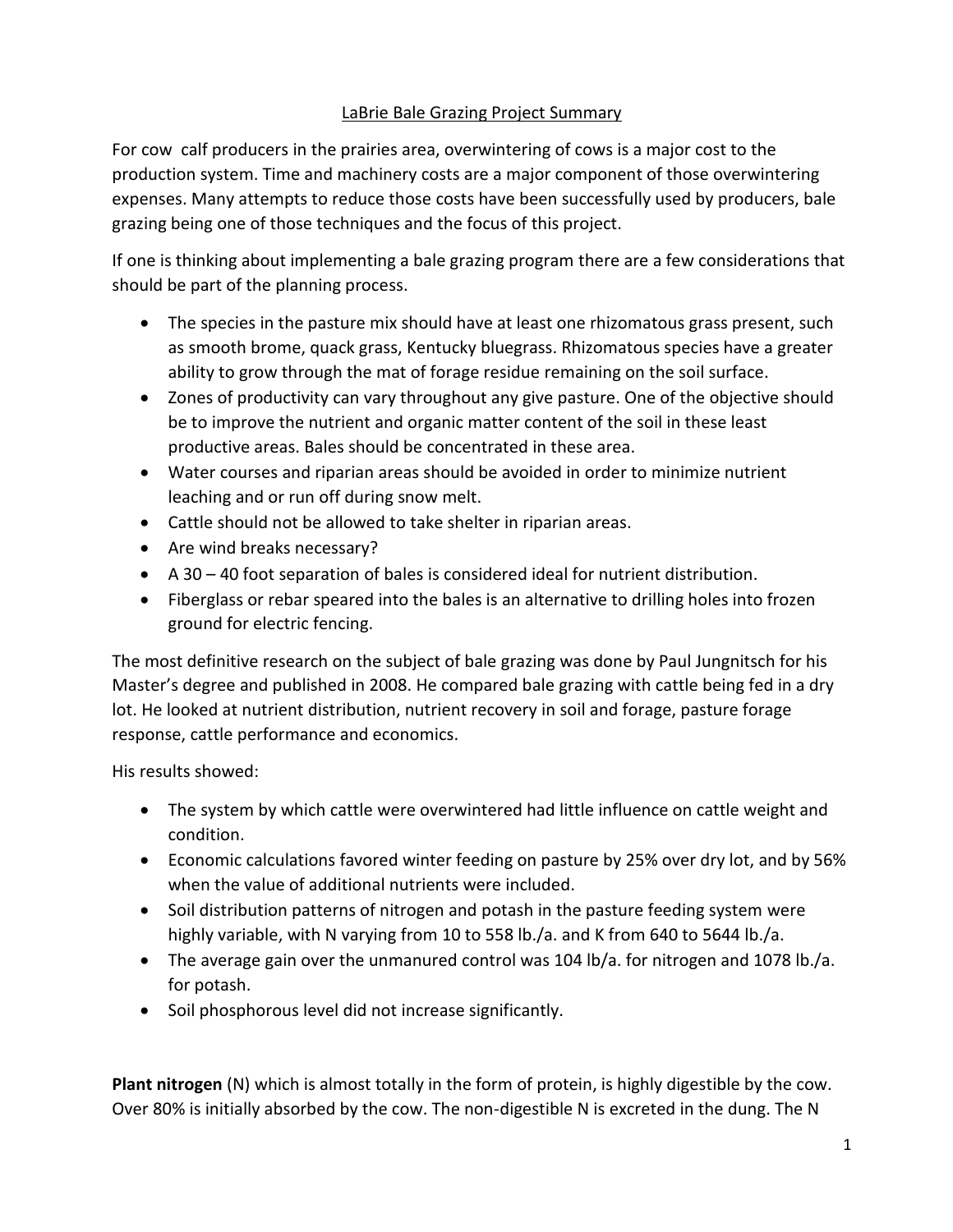that is absorbed is used to make meat or milk protein and a small amount is rerouted to feed microbes in the gut, with the balance being excreted in the urine.

Dry lot feeding of cattle over winter can result in very high losses of N. A research project in Nebraska showed only 9 to 19% of the excreted N remained when the manure was removed. Low temperatures will limit volatilization until spring. N losses from winter feeding of cattle has not received much attention from the research community.

**Phosphorous** (P) has many functions in livestock. These include, cellular energy transfer and mainly teeth and bone structure which also act as a reservoir in times of deficiency. The phytase enzyme, produced in the rumen, aid in the digestion of phosphorous. Proper P utilization depends on an adequate supply of vitamin D. The remaining P is excreted 98% in the dung with remainder in urine. P does not volatilize and therefore remains in the manure.

**Potassium** (K) is required in the diet of beef cattle at about 0.6% being the major cation in the intracellular fluid and playing a major role in several bodily functions. It is involved in the acidbase regulation, osmotic pressure maintenance, nerve impulse transmission, muscle contraction and oxygen and carbon dioxide transport. Excess K is 91% removed from the body in the urine. It does not volatilize and moves slowly through the soil.

**Calcium** (Ca) is the most abundant mineral in the body and is an integral part of bone and nerve tissue. Most forages are a good source of calcium although some cereal forages and corn silage can be marginal to low. Grain is a poor source of Ca. The calcium to phosphorous ratio is important and should not be less than 1:5 to 1 and no greater than 7:1.

**Sulphur** (S) is found in adequate supply in most local feeds. Where there is high sulphate content in water, it can interfere with the absorption of other nutrients. Copper and selenium are particularly of concern. **Copper** plays a role in the functioning of the immune system and **selenium** deficiency can result in white muscle disease in calves. It can also reduce reproductive efficiency in cows, and lower the quality of colostrum available to the calf.

# **Project Description**

This project took place on the farm of Holly and Sean LaBrie west of Didsbury in the black soil zone. Prior to beginning this project, the LaBries had been winter feeding their cows on pasture by take bales out to the cows on a one or two day program. The cows transitioned to the bales as the pasture grass became less palatable. This trial involved four permanent paddocks with the bales being placed out approximately every 21 days using a tractor and bale wagon. Hay, greenfeed and straw were utilized in the proportion of 1/3 each with a 15% molasses protein tub and loose mineral / salt mix available free choice. . Water was about ¼ mile away. On average 100 pregnant cows were involved, with bale feeding starting late November and finishing mid-June.

Cattle condition was monitored on a regular basis with the ability to change the ration as needed. Cost based on a 1300 pound cow including yardage was calculated at \$1.27/cow/day.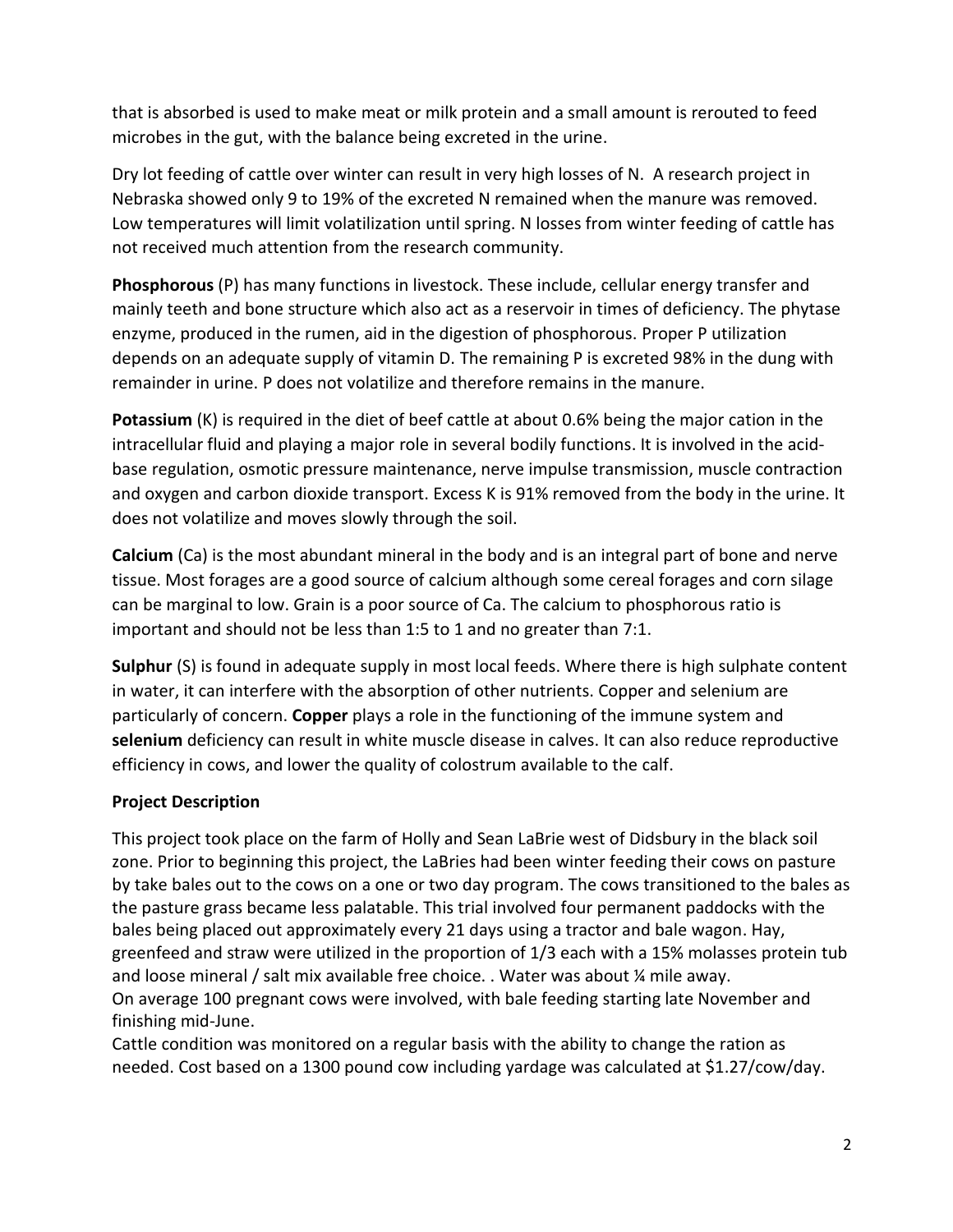When asked about future winter feeding plans the LaBries replied "We have moved to a more traditional bale grazing system where all bales are placed in the fall and a single hot wire is moved every few days to provide access to the allotted amount of feed. We have also moved the bale grazing site to other pastures that were in need of rejuvenation. Bale grazing has given us control of our winter feeding just like our cell grazing has given us control of our summer grazing. Bale grazing is a time and money saver as well as an effective way to increase the productivity of our summer pastures. We will continue to utilize bale grazing in the future."

| Dry Matter Basis           | Control | Hay    | Hay   | Hay    | Green  | Green  | Green  |
|----------------------------|---------|--------|-------|--------|--------|--------|--------|
|                            |         | 2011   | 2012  | 2013   | Feed   | Feed   | Feed   |
|                            |         |        |       |        | 2011   | 2012   | 2013   |
| Average Yield (lbs./ac)    | 1,104   | 1,888  | 1,389 | 1,603  | 2,245  | 1,389  | 1,960  |
| CP (%)                     | 9.60    | 9.30   | 10.50 | 13.40  | 11.30  | 9.10   | 9.00   |
| Ca (%)                     | 0.69    | 0.62   | 0.57  | 0.84   | 0.45   | 0.69   | 1.00   |
| P(%)                       | 0.08    | 0.08   | 0.13  | 0.12   | 0.15   | 0.13   | 0.10   |
| K (%)                      | 1.13    | 1.11   | 1.36  | 1.24   | 1.14   | 1.36   | 1.01   |
| $Mg$ (%)                   | 0.20    | 0.16   | 0.16  | 0.20   | 0.13   | 0.15   | 0.17   |
| ADF (%)                    | 41.10   | 37.10  | 41.00 | 39.00  | 40.50  | 39.10  | 39.70  |
| <b>NDF (%)</b>             | 68.90   | 62.90  | 66.60 | 64.70  | 64.90  | 64.90  | 66.00  |
| <b>TDN (%)</b>             | 57.00   | 58.00  | 53.00 | 55.00  | 55.00  | 57.00  | 56.00  |
| <b>Relative Feed Value</b> | 107.00  | 110.00 | 95.00 | 103.00 | 101.00 | 107.00 | 110.00 |

### **FORAGE ANALYSIS – SEPTEMBER 2015**

### **Forage Analysis Comments**

- The crude protein content of the hay is indicative of late cutting. From the ideal harvest time 1% C. P. per week is lost as time advances.
- Availability of soil nitrogen, mineralized organically or provided by fertilizer, will affect the crude protein of hay.
- Straw was also used in the ration. One would expect a C.P. of 4.5 to 5.0%.
- The phosphorous numbers are low, should be 0.18 to 0.2%. This again could be reflective of low P availability from the soil.
- The greater than desirable ADF is indicative of late harvest. Sometimes we have to take what the weather allows us. Ideal ADF for an alfalfa grass hay would be 32 -35%. Cereal silage or greenfeed should have ADF levels between 35 and 40%
- On best quality forage one would expect an ADF to NDF spread of 15 points. The grater spread in this hay indicates an insufficient supply of nitrogen and sulphur. (Adequate soil Sulphur allows nitrogen to be used more efficiently.)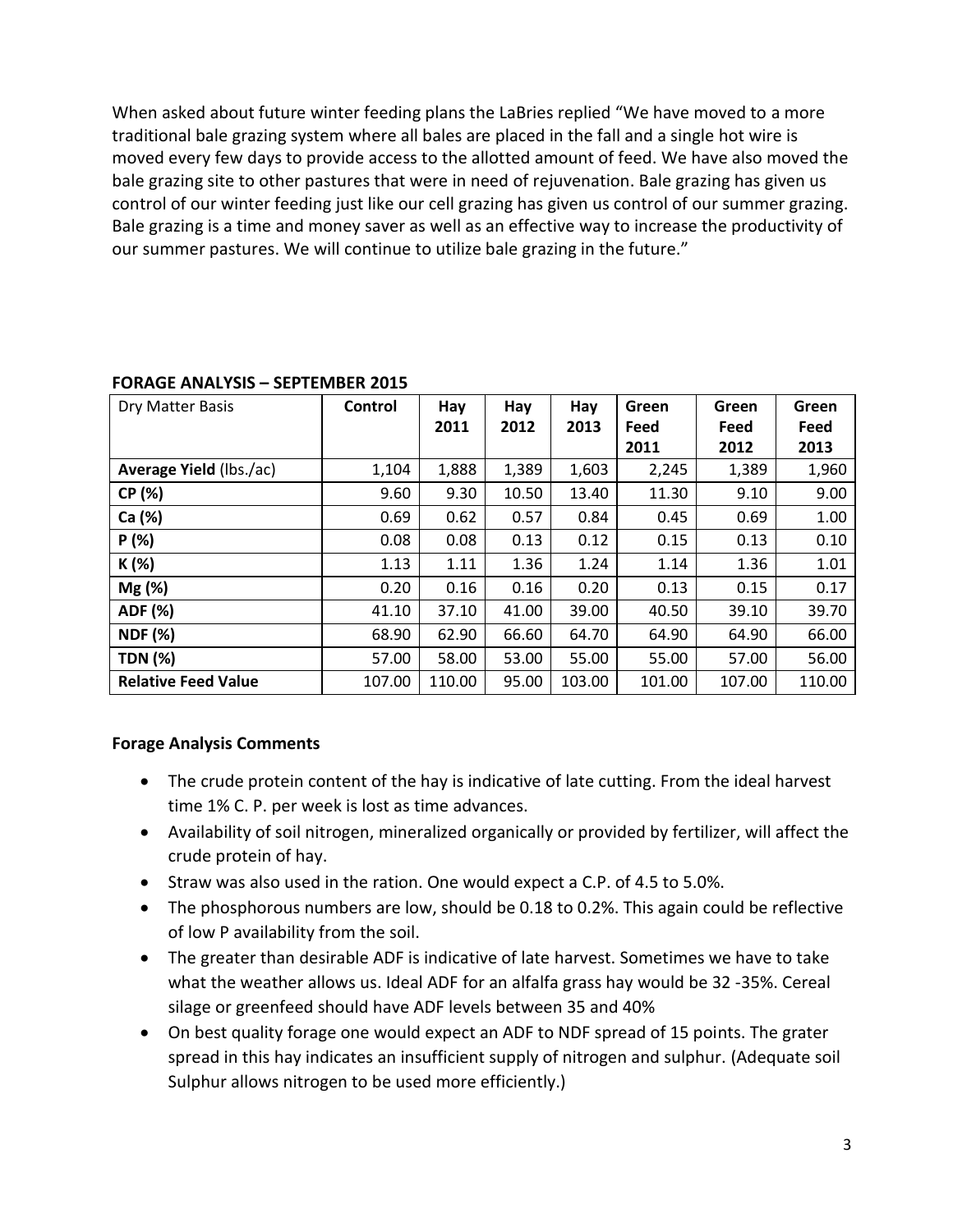NB It is not our intent to imply that this hay was of poor quality, obviously the cows did well on this ration. We are attempting to demonstrate what the feed analysis can tell us.

## **Soil Analysis Oct 2015**

0-6 inch depth

|                           | Control  | Hay<br>2011 | Hay<br>2012 | Hay<br>2013 | <b>Straw</b><br>2011 | <b>Straw</b><br>2012 | <b>Straw</b><br>2013 |
|---------------------------|----------|-------------|-------------|-------------|----------------------|----------------------|----------------------|
| <b>Organic Matter (%)</b> | 7.60     | 7.40        | 8.10        | 8.90        | 7.70                 | 10.20                | 10.70                |
| Nitrate (ppm)             | $\leq$ 2 | $<$ 2       | $<$ 2       | $2$         | $\leq$               | $\leq$               | $\leq$               |
| Phos (ppm)                | $<$ 5    | $<$ 5       | $<$ 5       | 8.00        | 7.00                 | 7.00                 | 8.00                 |
| Potassium (ppm)           | 184.00   | 223.00      | 330.00      | 311.00      | 319.00               | 287.00               | 308.00               |
| Sulfate (ppm)             | 5.00     | 4.00        | 4.00        | 5.00        | 4.00                 | 6.00                 | 10.00                |
| Copper (ppm)              | 0.50     | 0.40        | 0.60        | 0.60        | 0.40                 | 0.70                 | 0.90                 |
| $Iron (ppm)$              | 67.00    | 30.00       | 49.00       | 49.00       | 41.00                | 37.00                | 63.00                |
| Manganese (ppm)           | 5.60     | 3.60        | 6.70        | 5.50        | 4.40                 | 4.90                 | 7.40                 |
| <b>Zinc</b> ( $ppm$ )     | 3.80     | 2.20        | 2.70        | 2.40        | 2.80                 | 2.20                 | 2.30                 |

#### 6-12 inch depth

|                                          |         | Hay    | Hay    | Hay    | <b>Straw</b> | <b>Straw</b> | <b>Straw</b> |
|------------------------------------------|---------|--------|--------|--------|--------------|--------------|--------------|
|                                          | Control | 2011   | 2012   | 2013   | 2011         | 2012         | 2013         |
| <b>Organic Matter (%)</b>                | 5.00    | 5.90   | 4.70   | 5.80   | 5.80         | 6.80         | 7.80         |
| Nitrate (ppm)                            | 3.00    | $<$ 2  | $<$ 2  | $2$    | $<$ 2        | $\leq$       | 2.00         |
| Phos (ppm)                               | $<$ 5   | $<$ 5  | $<$ 5  | $<$ 5  | $<$ 5        | $<$ 5        | $<$ 5        |
| Potassium (ppm)                          | 100.00  | 112.00 | 119.00 | 133.00 | 131.00       | 134.00       | 129.00       |
| Sulfate (ppm)                            | 3.00    | 3.00   | 2.00   | 3.00   | 4.00         | 8.00         | 13.00        |
| Copper (ppm)                             | 0.40    | 0.40   | 0.50   | 0.50   | 0.30         | 0.60         | 0.60         |
| Iron $(ppm)$                             | 54.00   | 28.00  | 30.00  | 24.00  | 37.00        | 25.00        | 23.00        |
| Manganese (ppm)                          | 3.90    | 2.70   | 3.80   | 2.80   | 3.70         | 2.70         | 3.00         |
| $\textsf{Zinc}\left(\textsf{ppm}\right)$ | 2.10    | 1.00   | 0.90   | 0.80   | 2.10         | 1.00         | 1.00         |

#### **Soil Analysis Comments**

- The soil test were take each fall after the soil had started to cool down and bacterial mineralization of nutrients had slowed.
- Soil organic matter (SOM) is the cornerstone of soil health. SOM has been increasing for all treatments even to the extent that we are seeing a modest increase in the  $6 - 12$  inch profile. This is the means by which carbon is sequestered in our soils. Improved SOM content results in an increase in the ability of the soil to hold water and nutrients, (cation exchange capacity) and helps prevent those nutrients from leaching. Each 1% of SOM can be relied upon to supply 5 -10 pounds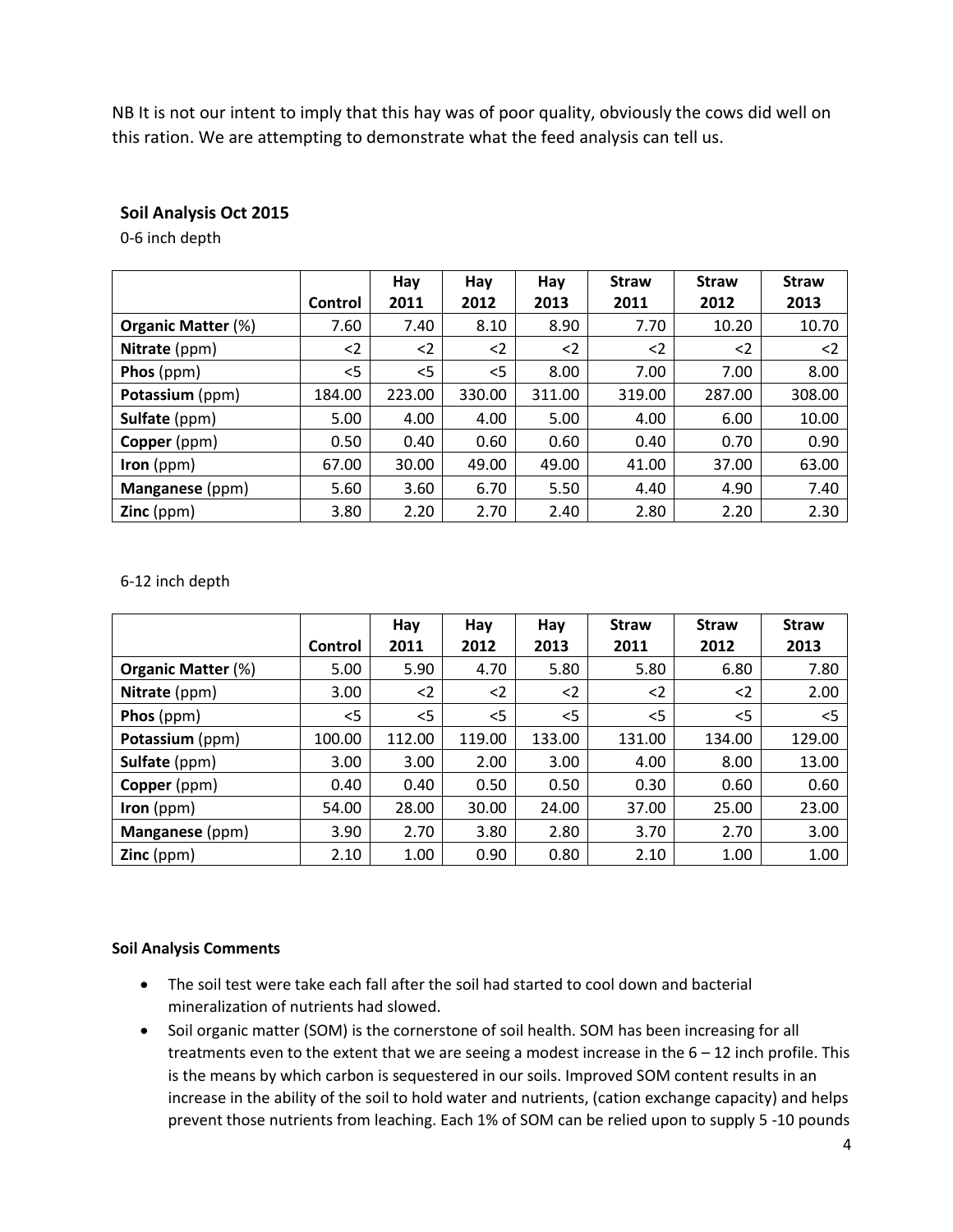of nitrogen per year through the process of mineralization. As much as half of this will tied up by the microbes in the soil.

- Nitrogen, according to Jim Gerrish, is usually the first limiting nutrient for plant growth in pastures. N is essential for plants to achieve optimum yields. It is also a critical component in the formation of protein by the production of amino acids. Nitrate nitrogen has been consistently low throughout the sampling each fall. It is a concern that yield and protein production are reduced due to an inadequate supply. NO3 is the composition of N. that plants access through their roots. There is also a certain amount of nitrate nitrogen tied up in the bacteria as they break down the organic matter to release the nutrients into the soil. In a previous article, the need for an ideal C: N ratio was discussed. It will take 35 – 45 pounds of N. to produce one ton of grass hay. A nitrogen deficiency can be indicated by a reduced crude protein in the forage. An adequate supply of nitrogen will also improve plant phosphorous uptake.
- Phosphorous (P) is essential for normal plant growth and maturity. P. plays a role in photosynthesis, respiration, energy storage and transfer, cell division and cell enlargement. A lack of soil P can manifest itself as reduced digestibility of the forage.
- Potassium (K) is an essential nutrient and is taken up in significant amounts. There is no other nutrient that can replace it. K. plays a vital role in photosynthesis, is essential in the manufacture of proteins, improves winter hardiness, activates over 80 enzyme systems, controls cell turgor and influences water use efficiency by controlling the stomata in the leaves. It also has a role in strengthening the plants natural resistance to diseases.
- Sulphur (S) is a constituent of proteins and is an enabler of nitrogen uptake. S also helps develop enzymes and vitamins in plants. It also promotes nodulation in legumes. It is also essential for chlorophyll formation although it is not a constituent of chlorophyll.
- Copper (Cu) is essential for the formation of chlorophyll and also acts as a catalyst for several enzymatic reactions.
- All other micronutrients have roles to play in the growth and health of plants, often essential at low rates and toxic at higher levels. It has been our attempt to focus on the nutrients that are most important to the health and production of forages.

In consultation with a forage and beef specialist and another plant nutrition professional we have produced (see below) an ideal soil nutrient profile for comparison with the actual results.